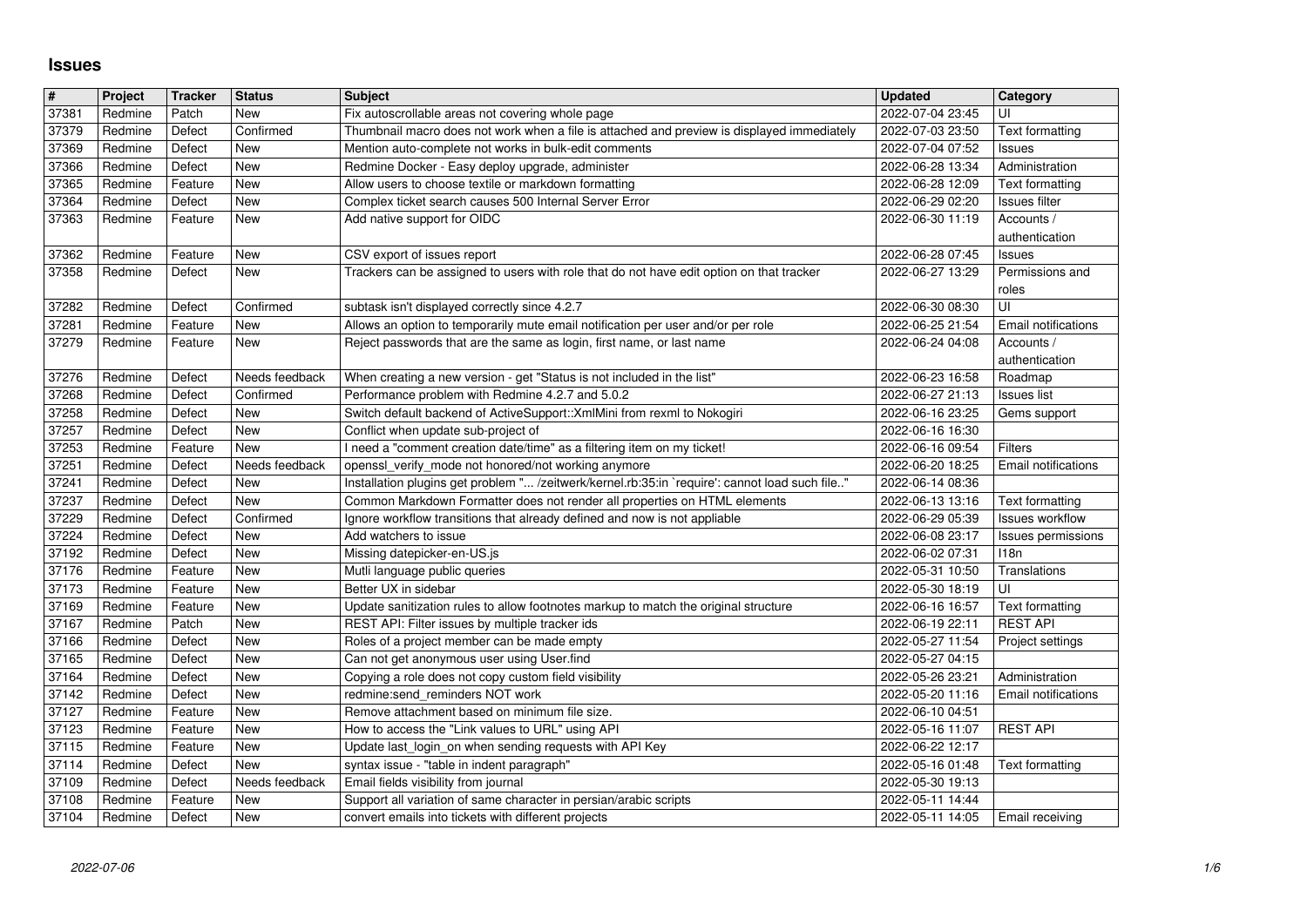| #              | Project            | <b>Tracker</b>    | <b>Status</b>           | <b>Subject</b>                                                                                                                      | <b>Updated</b>                       | Category                             |
|----------------|--------------------|-------------------|-------------------------|-------------------------------------------------------------------------------------------------------------------------------------|--------------------------------------|--------------------------------------|
| 37102          | Redmine            | Defect            | Confirmed               | Cannot 'move' ticket from one parent to another when the Parent tickets are related as Follows<br>and Precedes                      | 2022-05-12 14:32                     | <b>Issues planning</b>               |
| 37099          | Redmine            | Feature           | <b>New</b>              | Add regexps to parse more SCM messages                                                                                              | 2022-07-04 16:46                     | <b>SCM</b>                           |
| 37077          | Redmine            | Feature           | <b>New</b>              | "Unifying" core/custom field logic                                                                                                  | 2022-05-06 00:14                     | Custom fields                        |
| 37072<br>37063 | Redmine<br>Redmine | Defect<br>Defect  | New<br>Confirmed        | button save object should not downcase label query<br>Code highlight adds trailing space after quotes                               | 2022-05-05 05:22<br>2022-05-12 07:46 | 118n<br>Text formatting              |
| 37062          | Redmine            | Feature           | New                     | Possibility to move custom fields before the built-in fields                                                                        | 2022-04-30 10:33                     | UI                                   |
| 37048          | Redmine            | Defect            | New                     | generate redmine_plugin is broken for Redmine 5                                                                                     | 2022-05-24 10:41                     |                                      |
| 37038<br>37008 | Redmine<br>Redmine | Defect<br>Defect  | New<br>New              | Email notifications error<br>Custom query                                                                                           | 2022-04-26 22:33<br>2022-04-22 14:49 | Email notifications<br>Search engine |
| 37007          | Redmine            | Defect            | New                     | Switching project in "New Issue" shows wrong fields and uses disallowed default tracker                                             | 2022-04-22 14:39                     | Issues permissions                   |
| 37005<br>37000 | Redmine<br>Redmine | Feature<br>Defect | <b>New</b><br>New       | Filter the issue whose status changed to open last week<br>Repositories are not displaying properly at 125% in Safari 15.4          | 2022-04-22 12:07<br>2022-07-04 23:45 | Filters<br>UI                        |
| 36996          | Redmine            | Defect            | Needs feedback          | a choice is missing from the list for "notification by email"                                                                       | 2022-04-25 11:28                     | Administration                       |
| 36969          | Redmine            | Defect            | New                     | EmailAddress regex matches invalid email addresses                                                                                  | 2022-05-05 09:08                     | Accounts /                           |
| 36967          | Redmine            | Defect            | New                     | issue#create difference error patterns between project_id inside and outside with none member<br>condition                          | 2022-04-18 09:56                     | authentication<br><b>Issues</b>      |
| 36933          | Redmine            | Feature           | New                     | Halt Redmine boot entirely instead of showing a warning in admin/info when there are pending<br>migrations                          | 2022-04-11 09:11                     | Administration                       |
| 36931<br>36901 | Redmine<br>Redmine | Feature<br>Defect | <b>New</b><br>Confirmed | Option to search active projects only<br>Jump to project is misaligned in Safari 15.4                                               | 2022-04-11 04:05<br>2022-07-04 23:45 | Search engine<br>UI                  |
| 36897          | Redmine            | Patch             | New                     | Wrong formatting of date in Time Entries                                                                                            | 2022-06-14 11:33                     | Time tracking                        |
| 36875<br>36864 | Redmine<br>Redmine | Feature<br>Defect | New<br>New              | Run garbage collection by clicking on the admin site<br>Email can't be dragged into Redmine 4.2.3                                   | 2022-04-03 07:44<br>2022-03-31 06:00 | Administration<br>Issues             |
| 36854          | Redmine            | Feature           | <b>New</b>              | Include workflow creation in REST API                                                                                               | 2022-03-29 10:14                     | <b>REST API</b>                      |
| 36852          | Redmine            | Feature           | <b>New</b>              | Load and use bash/system ENV variables in config YML files                                                                          | 2022-04-12 18:16                     |                                      |
| 36848<br>36844 | Redmine<br>Redmine | Feature<br>Patch  | New<br><b>New</b>       | API allow display "watchers" when listing several issues<br>Cleanup orphaned query and role ids from habtm join table queries_roles | 2022-03-28 10:53<br>2022-03-27 23:20 | <b>REST API</b>                      |
| 36840          | Redmine            | Feature           | New                     | Migrate Wiki needs an update.                                                                                                       | 2022-03-25 21:01                     | Wiki                                 |
| 36827          | Redmine            | Patch             | Needs feedback          | User Department Required in CSV export                                                                                              | 2022-07-04 15:33                     | Issues                               |
| 36807<br>36806 | Redmine<br>Redmine | Patch<br>Patch    | New<br>New              | Remove CommonMark experimental flag and mark as deprecated the RedCarpet Markdown<br>Remove rss_* deprecated methods                | 2022-06-25 19:52<br>2022-03-19 11:36 | Text formatting                      |
| 36801          | Redmine            | Defect            | New                     | Rails Autoload Paths contain plugin libs twice                                                                                      | 2022-03-18 22:25                     | Plugin API                           |
| 36794          | Redmine            | Defect            | New                     | Issue copying ignores workflow rules                                                                                                | 2022-03-17 16:46                     |                                      |
| 36785<br>36772 | Redmine<br>Redmine | Feature<br>Defect | New<br>Needs feedback   | Extension rest api<br>Private notes are visible for users when the option isn't activated                                           | 2022-03-17 13:10<br>2022-04-26 13:14 | <b>REST API</b><br>Permissions and   |
|                |                    |                   |                         |                                                                                                                                     |                                      | roles                                |
|                | 36742   Redmine    | Patch             | New                     | Scroll to top button                                                                                                                | 2022-07-04 15:28                     |                                      |
| 36739<br>36735 | Redmine<br>Redmine | Feature<br>Defect | New<br>New              | Copy issue without notification on old issue<br>Realitons error                                                                     | 2022-03-09 02:23<br>2022-03-07 12:00 | <b>Issues</b><br>Issues              |
| 36719          | Redmine            | Defect            | New                     | Projects page doesn't show project summary correctly if it contains a table                                                         | 2022-02-28 17:55                     | Projects                             |
|                |                    |                   |                         |                                                                                                                                     |                                      |                                      |
|                |                    |                   |                         |                                                                                                                                     |                                      |                                      |
|                |                    |                   |                         |                                                                                                                                     |                                      |                                      |
|                |                    |                   |                         |                                                                                                                                     |                                      |                                      |
|                |                    |                   |                         |                                                                                                                                     |                                      |                                      |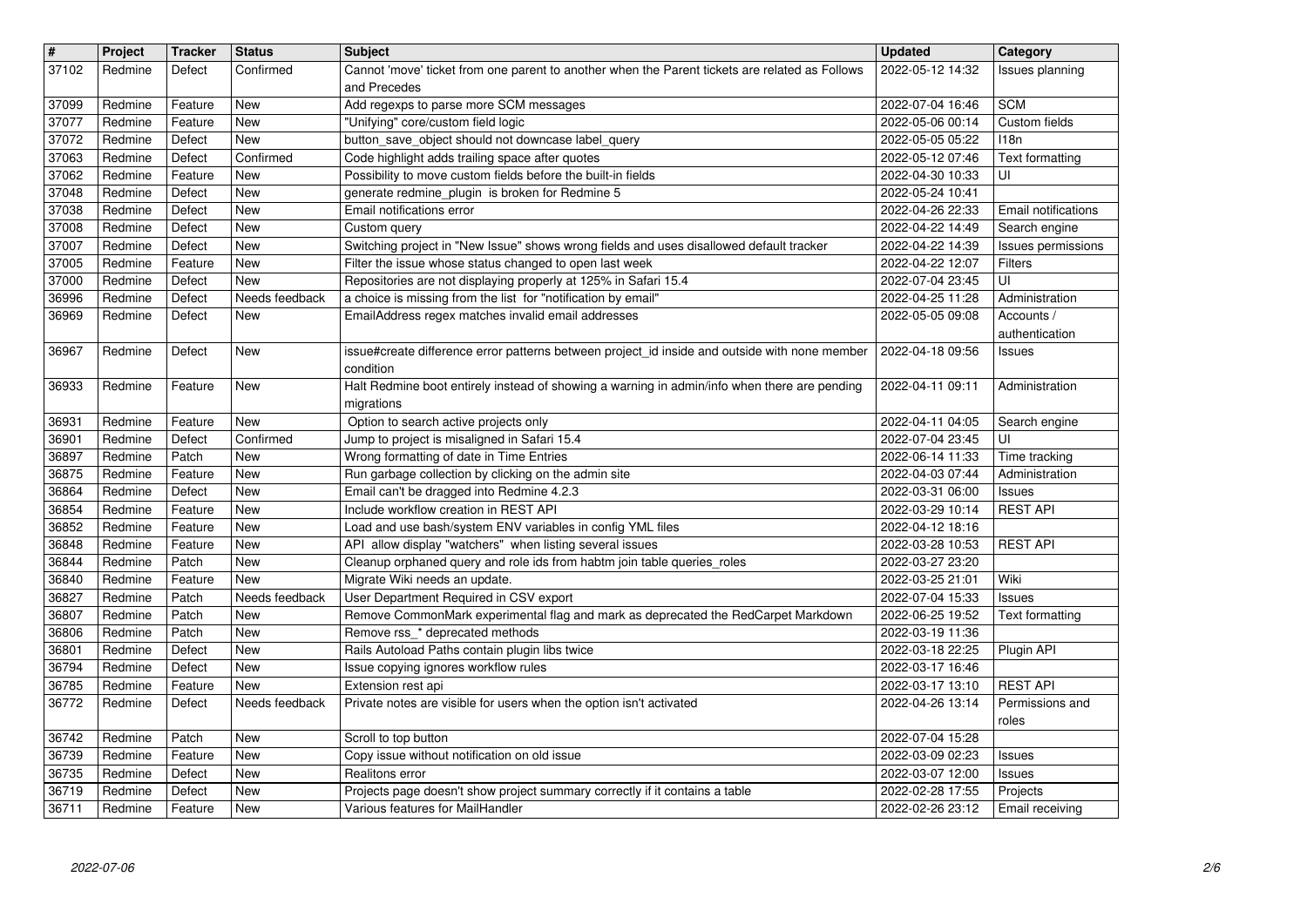| $\vert$ #      | Project            | <b>Tracker</b>     | <b>Status</b>     | <b>Subject</b>                                                                                                                                                            | <b>Updated</b>                       | Category                                      |
|----------------|--------------------|--------------------|-------------------|---------------------------------------------------------------------------------------------------------------------------------------------------------------------------|--------------------------------------|-----------------------------------------------|
| 36702<br>36700 | Redmine<br>Redmine | Feature<br>Defect  | New<br>New        | Inline autocomplete for versions<br>redmine: email: receive_imap truncate body email                                                                                      | 2022-02-25 09:06<br>2022-02-24 15:59 | Email receiving                               |
| 36695          | Redmine            | Feature            | New               | Add check in Redmine information page if default queue adapter is used in production                                                                                      | 2022-03-29 07:03                     | Administration                                |
| 36679<br>36659 | Redmine<br>Redmine | Feature<br>Feature | New<br>New        | Export a version as changelog text<br>Add "auth_source_id" to GET request for Endpoint /users.:format                                                                     | 2022-02-22 00:28<br>2022-02-18 10:22 | Roadmap<br><b>REST API</b>                    |
| 36634          | Redmine            | Defect             | New               | Usability: change "are you sure" texts.                                                                                                                                   | 2022-02-14 12:36                     | UI                                            |
| 36594<br>36583 | Redmine<br>Redmine | Feature<br>Defect  | New<br>New        | Relax rouge version dependency in Gemfile<br>Navigate directly to My Page from SSO authentication avoiding redmine login                                                  | 2022-02-09 19:31<br>2022-02-07 12:19 | Text formatting<br>OpenID                     |
| 36581          | Redmine            | Defect             | <b>New</b>        | Clicking the "New repository" button causes a 404 error                                                                                                                   | 2022-03-13 08:54                     | <b>SCM</b><br>UI                              |
| 36574<br>36573 | Redmine<br>Redmine | Defect<br>Feature  | New<br><b>New</b> | context-menu on task<br>Extend config.ru to support sub-uri ootb and cleanup all wiki pages                                                                               | 2022-02-24 13:53<br>2022-02-10 06:40 | Administration                                |
| 36544<br>36542 | Redmine<br>Redmine | Feature<br>Defect  | New<br>New        | API json/xml responses based on Accept header<br>projects.xml API doens't include closed projects since redmine v4.1                                                      | 2022-01-30 14:33<br>2022-02-10 10:14 | <b>REST API</b><br><b>REST API</b>            |
| 36537          | Redmine            | Feature            | New               | Diferentiate between "comment" and "edit", Issues.                                                                                                                        | 2022-01-27 14:00                     | Issues                                        |
| 36521          | Redmine            | Feature            | <b>New</b>        | Add language filter to redmine.org page                                                                                                                                   | 2022-01-25 21:30                     | Website<br>(redmine.org)                      |
| 36515          | Redmine            | Defect             | <b>New</b>        | Images with absolute Path / URL not exported to PDF                                                                                                                       | 2022-03-02 23:53                     | PDF export                                    |
| 36452<br>36450 | Redmine<br>Redmine | Defect<br>Feature  | Confirmed<br>New  | Infinite loop on PDF export if image included with attributes<br>Show/hide private comments                                                                               | 2022-01-20 01:26<br>2022-01-19 10:43 | PDF export<br>Issues                          |
| 36448          | Redmine            | Feature            | New               | Option to group subtasks within task in issue list                                                                                                                        | 2022-01-19 01:18                     | <b>Issues list</b>                            |
| 36444<br>36438 | Redmine<br>Redmine | Defect<br>Patch    | New<br><b>New</b> | Validation error message when no trackers are assigned to a project is confusing<br>Support nulls first/last option for sorting order of custom queries                   | 2022-01-18 08:11<br>2022-01-17 13:41 | Email receiving                               |
| 36413          | Redmine            | Feature            | New               | How could I assign automatically project value to the linked demands?                                                                                                     | 2022-01-11 18:10                     | Project settings                              |
| 36412<br>36395 | Redmine<br>Redmine | Feature<br>Defect  | New<br>New        | Possibility to mark "Note" field as "Required" in "Workflow->Fields permissions" tab<br>Mailer.with_synched_deliveries is not thread-safe                                 | 2022-01-10 23:53<br>2022-01-06 17:12 | <b>Issues workflow</b><br>Email notifications |
| 36387          | Redmine            | Patch              | Resolved          | Updating Hungarian translation                                                                                                                                            | 2022-01-19 13:19                     | Translations                                  |
| 36376<br>36374 | Redmine<br>Redmine | Feature<br>Feature | New<br>New        | accidentally delete a member in the project member settings<br>Add sign in page caps lock indicator                                                                       | 2022-01-18 10:49<br>2021-12-31 06:53 | Security                                      |
| 36370          | Redmine            | Feature            | <b>New</b>        | Add Copy and Archive to the project context menu                                                                                                                          | 2022-01-07 09:01                     | Projects                                      |
| 36368<br>36365 | Redmine<br>Redmine | Defect<br>Defect   | New<br>New        | show in assignable user when he/she is not member of that project<br>centos8 00 redmine0000000000 webhook,000000000000000                                                 | 2021-12-30 13:11<br>2021-12-29 10:00 | Issues<br>Hook requests                       |
| 36364          | Redmine            | Feature            | New               | Add possibility to add custom field of type key/value list to timelog reports                                                                                             | 2021-12-28 18:28                     | Time tracking                                 |
| 36349<br>36335 | Redmine<br>Redmine | Defect<br>Defect   | New<br>New        | Problem with adding peopel to existing tasks<br>Error when editing workflow with large number of statuses                                                                 | 2022-01-25 11:52<br>2021-12-19 15:50 | Issues permissions<br>Issues workflow         |
| 36328          | Redmine            | Feature            | New               | Issue Tab - View Issue and all its descendants                                                                                                                            | 2021-12-20 18:55                     | Issues                                        |
| 36320<br>36295 | Redmine<br>Redmine | Feature<br>Feature | New<br>New        | Migrate to Rails 7<br>Tracker based field ordering.                                                                                                                       | 2022-05-04 10:26<br>2021-12-09 21:09 | Rails support<br>Custom fields                |
| 36291          | Redmine            | Defect             | New               | Issue done ratio is not updated after closing duplicate issue                                                                                                             | 2021-12-22 13:35                     | Issues                                        |
| 36278<br>36273 | Redmine<br>Redmine | Defect<br>Defect   | New<br>New        | Required field does not marked as required when user has multiple roles with different rules<br>Modifying the source code of the plugin does not reload it in trunk 21295 | 2021-12-13 10:46<br>2021-12-02 15:21 | <b>Issues workflow</b>                        |
| 36265          | Redmine            | Patch              | New               | More flexible options for issue notifications                                                                                                                             | 2021-12-01 10:27                     |                                               |
| 36260<br>36258 | Redmine<br>Redmine | Defect<br>Patch    | New<br>New        | Gantt error<br>Support revision without any message                                                                                                                       | 2021-11-30 11:55<br>2022-07-03 04:44 | <b>SCM</b>                                    |
|                |                    |                    |                   |                                                                                                                                                                           |                                      |                                               |
|                |                    |                    |                   |                                                                                                                                                                           |                                      |                                               |
|                |                    |                    |                   |                                                                                                                                                                           |                                      |                                               |
|                |                    |                    |                   |                                                                                                                                                                           |                                      |                                               |
|                |                    |                    |                   |                                                                                                                                                                           |                                      |                                               |
|                |                    |                    |                   |                                                                                                                                                                           |                                      |                                               |
|                |                    |                    |                   |                                                                                                                                                                           |                                      |                                               |
|                |                    |                    |                   |                                                                                                                                                                           |                                      |                                               |
|                |                    |                    |                   |                                                                                                                                                                           |                                      |                                               |
|                |                    |                    |                   |                                                                                                                                                                           |                                      |                                               |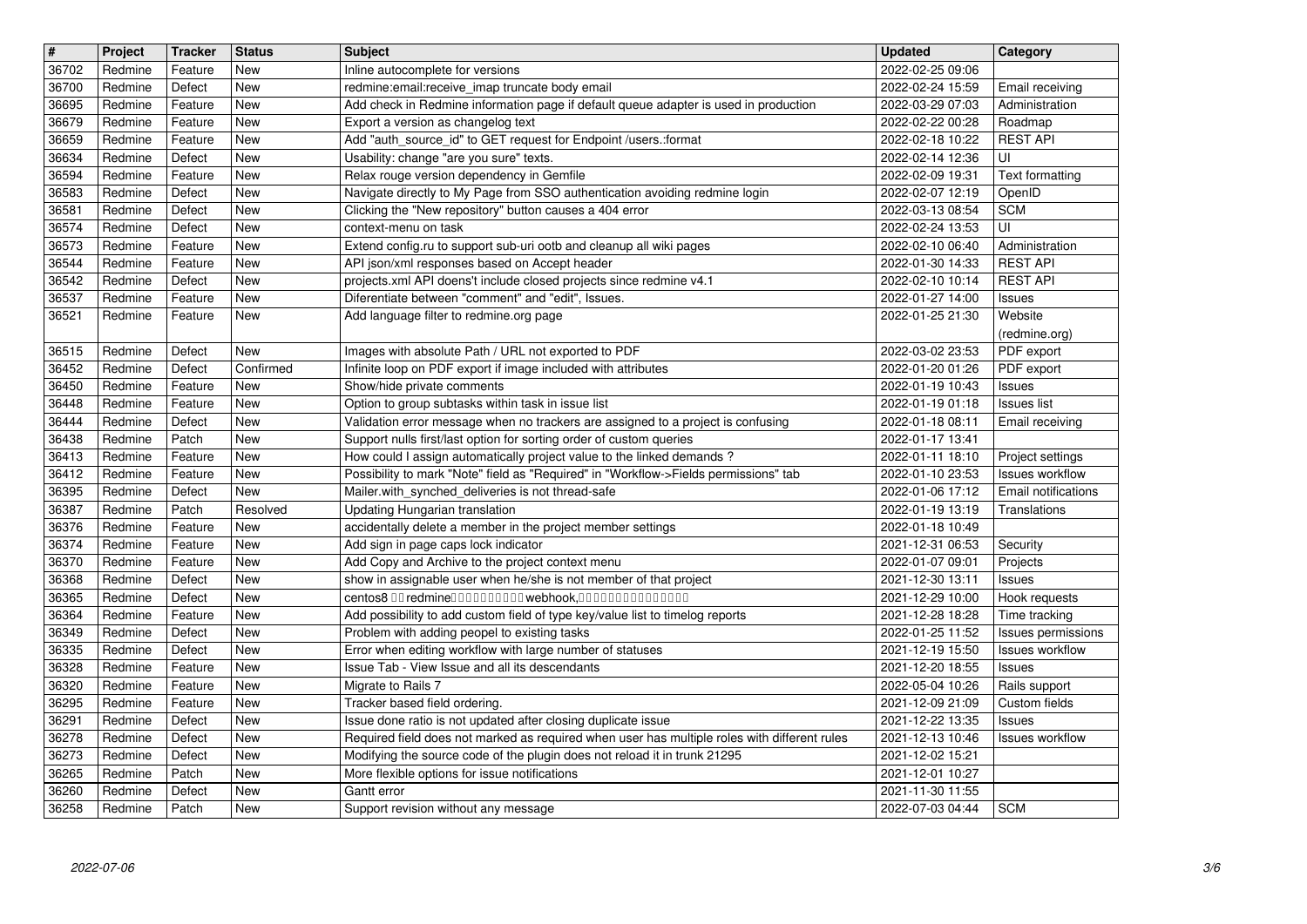| 36256<br>36252<br>36245<br>36229<br>36223<br>36204 | Redmine            | <b>Tracker</b>     |                       | <b>Subject</b>                                                                                                                                                    | <b>Updated</b>                       | Category                        |
|----------------------------------------------------|--------------------|--------------------|-----------------------|-------------------------------------------------------------------------------------------------------------------------------------------------------------------|--------------------------------------|---------------------------------|
|                                                    |                    | Feature            | <b>New</b>            | Redmine Calendar is not listing issues                                                                                                                            | 2021-11-29 09:00                     | Calendar                        |
|                                                    | Redmine            | Feature            | New                   | Make the wiki multi-lingual                                                                                                                                       | 2021-11-26 11:18                     |                                 |
|                                                    | Redmine<br>Redmine | Defect<br>Defect   | Resolved<br>New       | ActiveSupport::Reloader.to_prepare not working in trunk 21287<br>API - Question/Problem                                                                           | 2022-01-06 16:54<br>2021-11-23 23:44 | Plugin API<br>Documentation     |
|                                                    | Redmine            | Defect             | New                   | Import from csv problems                                                                                                                                          | 2021-11-22 16:55                     | Importers                       |
|                                                    | Redmine            | Feature            | New                   | Add links from roadmap and a specific version to files associated with a version                                                                                  | 2021-11-17 16:51                     | Roadmap                         |
| 36197                                              | Redmine            | Feature            | New                   | Make the default behavior of copying attachments configurable when copying an issue                                                                               | 2022-02-07 10:55                     | Issues                          |
| 36183                                              | Redmine            | Feature            | New                   | Dynamic decimal separator, according to country setting                                                                                                           | 2021-11-11 11:37                     |                                 |
| 36182<br>36181                                     | Redmine<br>Redmine | Patch<br>Defect    | <b>New</b><br>New     | Show notifications for all Redmine users<br>Time tracking enumeration Activities are duplicated and counted separately in reports                                 | 2022-06-30 06:27<br>2021-11-10 22:24 | Administration<br>Time tracking |
| 36177                                              | Redmine            | Defect             | New                   | Remove spaces at the end of custom-fields names                                                                                                                   | 2021-11-09 14:11                     | Custom fields                   |
| 36176                                              | Redmine            | Feature            | New                   | Create automatic subtasks                                                                                                                                         | 2021-11-09 12:35                     |                                 |
| 36162                                              | Redmine            | Feature            | New                   | Add notification reason to the email instead of the default static email footer                                                                                   | 2022-04-26 15:20                     | Email notifications             |
| 36150                                              | Redmine            | Defect             | New                   | imap mail fetch validation failed: due date is blank                                                                                                              | 2021-11-06 19:36                     | Email receiving                 |
| 36138<br>36136                                     | Redmine<br>Redmine | Feature<br>Feature | New<br>New            | 000000000<br>redmine_cost_admin plugin                                                                                                                            | 2021-11-17 07:28<br>2021-11-24 00:37 | <b>Issues</b><br>Time tracking  |
| 36135                                              | Redmine            | Patch              | <b>New</b>            | Setting partially independent start-date, end-date, priority and done ratio in parent tickets when                                                                | 2021-11-03 17:06                     | Issues                          |
|                                                    |                    |                    |                       | subtasking                                                                                                                                                        |                                      |                                 |
| 36126                                              | Redmine            | Defect             | Needs feedback        | Attachments REST API includes internal port                                                                                                                       | 2021-11-09 16:09                     | <b>REST API</b>                 |
| 36059<br>36056                                     | Redmine<br>Redmine | Defect<br>Feature  | New<br>New            | Fulltext search in timelog comments<br>Update password hash function                                                                                              | 2022-03-13 06:44<br>2021-10-27 11:09 | Search engine                   |
| 36042                                              | Redmine            | Defect             | New                   | Filtering issues by multiple projects in REST API returns a 404                                                                                                   | 2021-10-25 22:48                     | <b>REST API</b>                 |
| 36032                                              | Redmine            | Feature            | New                   | Auto-complete in Project list form                                                                                                                                | 2021-10-22 14:15                     | <b>Filters</b>                  |
| 36031                                              | Redmine            | Defect             | New                   | REST API show wiki page in html format contains wrong links to another wiki project                                                                               | 2021-10-22 11:08                     | <b>REST API</b>                 |
| 36025                                              | Redmine            | Feature            | New                   | Drag and drop upload files to issue via issue list screen                                                                                                         | 2021-10-21 09:01                     | Files                           |
| 36023<br>36016                                     | Redmine<br>Redmine | Defect<br>Defect   | New<br>Needs feedback | Export project news to pdf (images in description are not showing in exported pdf file)<br>Internal error An error occurred on the page you were trying to access | 2021-10-21 07:49<br>2021-10-20 07:04 | News<br>Projects                |
| 36004                                              | Redmine            | Defect             | New                   | file sestem reposatory dont list the arabic files                                                                                                                 | 2021-10-20 12:46                     | <b>SCM</b>                      |
| 36002                                              | Redmine            | Feature            | New                   | Add search capabilities in a list custom-field to improve the user expirience                                                                                     | 2021-10-18 10:29                     | UI                              |
| 35991                                              | Redmine            | Feature            | Reopened              | Parent ticket history plugin                                                                                                                                      | 2022-06-27 12:11                     | <b>Issues</b>                   |
| 35990                                              | Redmine            | Feature            | <b>New</b>            | Sitewide news plugin                                                                                                                                              | 2021-10-15 03:37                     | News                            |
| 35988<br>35965                                     | Redmine<br>Redmine | Feature<br>Defect  | New<br>New            | Spread sheet import plugin<br>REST group api does not work when user is already member of group                                                                   | 2021-11-10 06:54<br>2021-10-08 11:33 | Importers<br><b>REST API</b>    |
| 35963                                              | Redmine            | Defect             | New                   | Redmine: Associated revisions not updating automatically                                                                                                          | 2021-10-07 17:12                     | Issues                          |
| 35946                                              | Redmine            | Patch              | New                   | Mark project categories as "inactive"                                                                                                                             | 2021-10-01 11:29                     | Project settings                |
| 35938                                              | Redmine            | Feature            | New                   | custom relationship and tracker filter                                                                                                                            | 2021-09-30 14:30                     | Issues                          |
| 35927                                              | Redmine            | Defect             | Confirmed             | Slow loading of /time_entries/new                                                                                                                                 | 2021-10-03 07:41                     | Time tracking                   |
| 35920<br>35919                                     | Redmine<br>Redmine | Feature<br>Patch   | New<br><b>New</b>     | Display caption of "Group by column" on the grouped issues list<br>Illumination of overdue closed issues                                                          | 2022-04-12 08:03<br>2021-09-24 21:26 | Issues planning                 |
| 35917                                              | Redmine            | Defect             | New                   | Bringing redmine projects back from a restored hard drive                                                                                                         | 2021-09-24 14:31                     | Files                           |
| 35916                                              | Redmine            | Defect             | New                   | Time-Entries CSV export is broken                                                                                                                                 | 2021-10-18 09:40                     | Time tracking                   |
| 35906<br>35890                                     | Redmine<br>Redmine | Feature<br>Feature | New<br>New            | Project Activity Log<br>Equalize content order for diff views                                                                                                     | 2021-09-22 19:04<br>2021-09-18 13:54 | Projects<br>UI                  |
|                                                    |                    |                    |                       |                                                                                                                                                                   |                                      |                                 |
|                                                    |                    |                    |                       |                                                                                                                                                                   |                                      |                                 |
|                                                    |                    |                    |                       |                                                                                                                                                                   |                                      |                                 |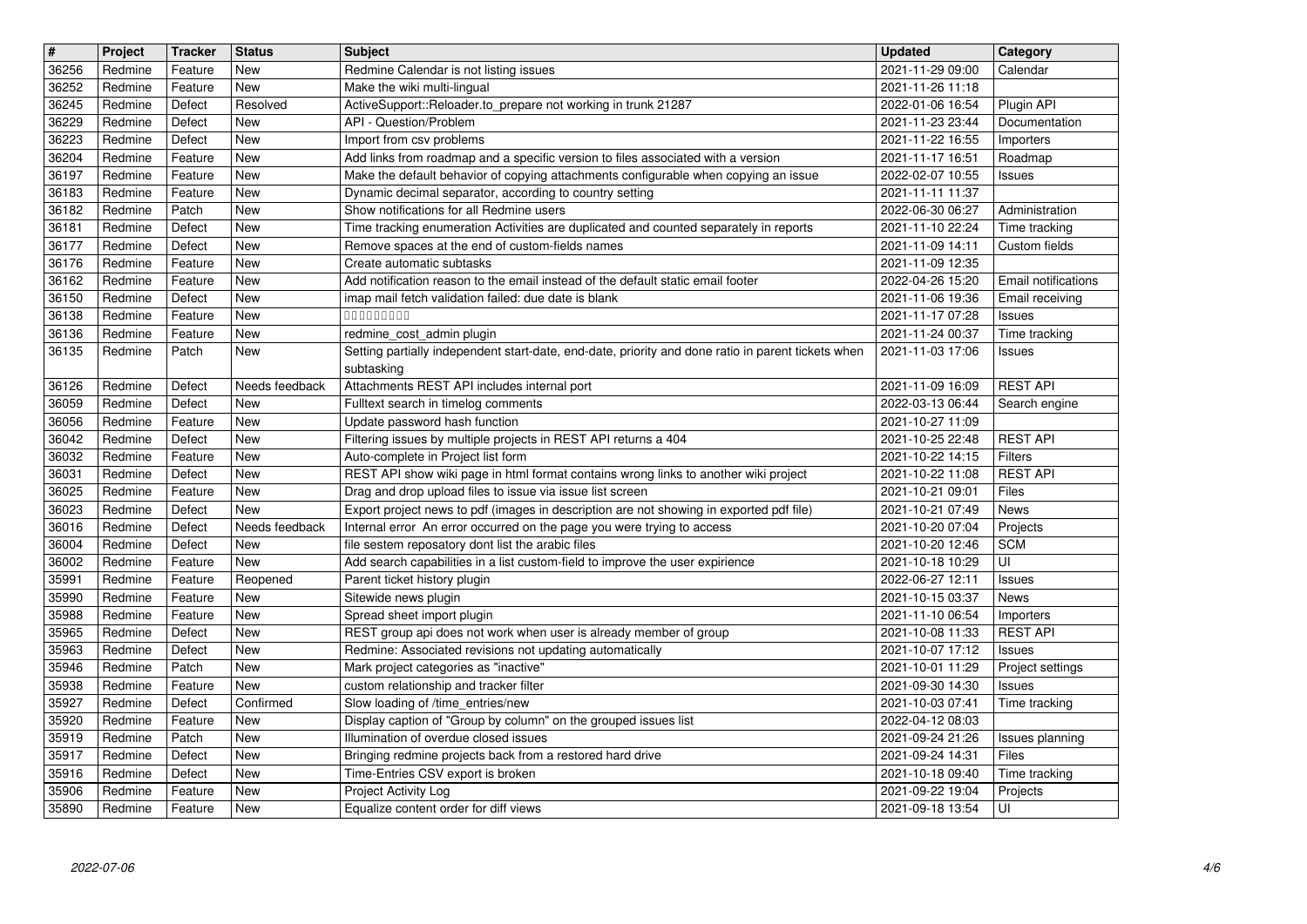| $\overline{\mathbf{H}}$ | Project            | <b>Tracker</b>     | <b>Status</b>         | <b>Subject</b>                                                                                                                                                                 | <b>Updated</b>                       | Category                          |
|-------------------------|--------------------|--------------------|-----------------------|--------------------------------------------------------------------------------------------------------------------------------------------------------------------------------|--------------------------------------|-----------------------------------|
| 35889<br>35885          | Redmine<br>Redmine | Feature<br>Defect  | <b>New</b><br>New     | Textile and Markdown attachment rendering should support third-party formatters<br>the change of routing raw files from repositories not included in the upgrade proces/manual | 2021-09-22 01:27<br>2021-09-24 17:32 | Attachments                       |
| 35880                   | Redmine            | Feature            | Needs feedback        | <b>ADFS</b> Integrations                                                                                                                                                       | 2021-09-21 14:46                     | Accounts /                        |
|                         |                    |                    |                       |                                                                                                                                                                                |                                      | authentication                    |
| 35872<br>35861          | Redmine<br>Redmine | Defect<br>Feature  | New<br>New            | Attendee listbox ordering problem solution<br>Add hook to import issue fields mapping view                                                                                     | 2021-09-14 22:29<br>2021-09-09 11:46 | Issues<br>Hook requests           |
| 35860                   | Redmine            | Defect             | New                   | Unable to see Custom Fields after migration                                                                                                                                    | 2021-09-15 15:51                     | Custom fields                     |
| 35859                   | Redmine            | Feature            | New                   | Azure AD Login                                                                                                                                                                 | 2021-09-08 16:44                     | Accounts /                        |
|                         | Redmine            |                    | Needs feedback        | Rest Api: filter by issue category                                                                                                                                             | 2021-09-07 18:40                     | authentication<br><b>REST API</b> |
| 35843<br>35839          | Redmine            | Feature<br>Feature | New                   | API: Unable to distinguish between user and group, for the assigned_to field                                                                                                   | 2021-09-06 19:16                     | <b>REST API</b>                   |
| 35826                   | Redmine            | Defect             | New                   | a long time subversion diff blocked all other requests                                                                                                                         | 2021-08-30 09:11                     | <b>SCM</b>                        |
| 35816                   | Redmine            | Patch              | New                   | Patch to add Postgis adapter support                                                                                                                                           | 2021-09-01 22:41                     | Database                          |
| 35802<br>35799          | Redmine<br>Redmine | Defect<br>Feature  | Needs feedback<br>New | Redmine profile language form lists non-localized languages as English<br>Add a link to (with count of) targeted but not-estimated issues to versions show view                | 2021-08-24 23:17<br>2021-08-22 13:42 | Issues planning                   |
| 35798                   | Redmine            | Feature            | New                   | Add Total estimated/spent time issue query filters                                                                                                                             | 2021-08-22 09:11                     | Issues filter                     |
| 35797                   | Redmine            | Feature            | New                   | Don't show issues without spent time on the issues list with 0.00/0:00 spent time values                                                                                       | 2021-09-05 22:53                     | <b>Issues list</b>                |
| 35796<br>35794          | Redmine<br>Redmine | Feature<br>Defect  | New<br>New            | Allow subject and priority issue attributes (i.e. tracker fields) to be disablable<br>ProjectQuery doesn't obey multiple sort orders                                           | 2021-08-22 07:22<br>2021-08-22 04:06 | Issues<br>Projects                |
| 35774                   | Redmine            | Feature            | New                   | Deprecate and Remove Version#effective_date compatibility layer in favor of Version#due_date                                                                                   | 2021-08-17 12:17                     | Code                              |
|                         |                    |                    |                       |                                                                                                                                                                                |                                      | cleanup/refactoring<br>UI         |
| 35772<br>35771          | Redmine<br>Redmine | Patch<br>Feature   | New<br>New            | Change the background color of tables written in Wiki notation<br>Document 'Repositories Management API' and 'Revisions Add/Delete Related Issues API'                         | 2021-08-18 07:32<br>2021-08-17 05:17 | Documentation                     |
| 35769                   | Redmine            | Patch              | New                   | Add a Revision (Changeset) API end-point with support for inclusion of associated issues                                                                                       | 2021-08-17 12:20                     | <b>REST API</b>                   |
| 35762                   | Redmine            | Feature            | New                   | Add an optional, explicit Project#start_date and Project#due_date to projects                                                                                                  | 2021-08-14 12:01                     | Projects                          |
| 35761<br>35760          | Redmine<br>Redmine | Feature<br>Feature | New<br>New            | Display Project#start_date and Project#due_date on project show view<br>Add a fallback-mechanism to Version#due_date similar to Version#start_date                             | 2021-08-14 12:01<br>2021-08-14 11:52 | Projects<br>Roadmap               |
| 35750                   | Redmine            | Feature            | New                   | Export "version" information with custom fields                                                                                                                                | 2021-08-12 18:10                     | Custom fields                     |
| 35749                   | Redmine            | Feature            | New                   | Call                                                                                                                                                                           | 2021-08-12 09:42                     |                                   |
|                         |                    |                    |                       | Redmine::Hook.call_hook(:model_changeset_scan_commit_for_issue_ids_pre_issue_update)<br>not only in case of a fixed issue with 'fixes' keyword                                 |                                      |                                   |
| 35747                   | Redmine            | Feature            | New                   | Allow style attribute for HTML elements in CommonMark formatter                                                                                                                | 2021-08-12 09:13                     | Text formatting                   |
| 35734                   | Redmine            | Defect             | <b>New</b>            | Comments are not shown correctly in Outlookmails when using nummeration where                                                                                                  | 2021-08-11 13:25                     | <b>Issues</b>                     |
|                         |                    |                    |                       | PRE-Blocks are included                                                                                                                                                        |                                      |                                   |
| 35732<br>35726          | Redmine<br>Redmine | Defect<br>Defect   | New<br>Confirmed      | Clean up and reorder Redmine Wiki<br>Time Formatting does not apply to CSV exports                                                                                             | 2021-12-16 09:47<br>2022-01-19 22:45 | Time tracking                     |
| 35685                   | Redmine            | Feature            | New                   | Support for MySQL > 5.7 or MariaDB                                                                                                                                             | 2022-06-10 12:46                     | Database                          |
| 35680                   | Redmine            | Defect             | New                   | Error while using local hashes gitlab-repository                                                                                                                               | 2021-08-04 09:40                     | <b>SCM</b>                        |
| 35679<br>35676          | Redmine<br>Redmine | Feature<br>Feature | <b>New</b><br>New     | Ignore text email parts only stating that the email should be viewed as HTML<br>Optimize performance of syntax highlighting implementation                                     | 2021-08-03 22:14<br>2021-08-03 12:11 | Email receiving<br>Performance    |
| 35674                   | Redmine            | Patch              | New                   | Several improvements (with fixes of inconsistencies) for the issues show view                                                                                                  | 2021-08-22 05:17                     | UI                                |
| 35670                   | Redmine            | Defect             | New                   | Graphs in the Issues Report details are too large.                                                                                                                             | 2021-08-03 01:04                     | Issues planning                   |
| 35667                   | Redmine            | Feature            | New                   | Consider generalization of My page block mechanism for use on the Issues Reports view                                                                                          | 2021-08-02 18:08                     | Issues planning                   |
|                         |                    |                    |                       |                                                                                                                                                                                |                                      |                                   |
|                         |                    |                    |                       |                                                                                                                                                                                |                                      |                                   |
|                         |                    |                    |                       |                                                                                                                                                                                |                                      |                                   |
|                         |                    |                    |                       |                                                                                                                                                                                |                                      |                                   |
|                         |                    |                    |                       |                                                                                                                                                                                |                                      |                                   |
|                         |                    |                    |                       |                                                                                                                                                                                |                                      |                                   |
|                         |                    |                    |                       |                                                                                                                                                                                |                                      |                                   |
|                         |                    |                    |                       |                                                                                                                                                                                |                                      |                                   |
|                         |                    |                    |                       |                                                                                                                                                                                |                                      |                                   |
|                         |                    |                    |                       |                                                                                                                                                                                |                                      |                                   |
|                         |                    |                    |                       |                                                                                                                                                                                |                                      |                                   |
|                         |                    |                    |                       |                                                                                                                                                                                |                                      |                                   |